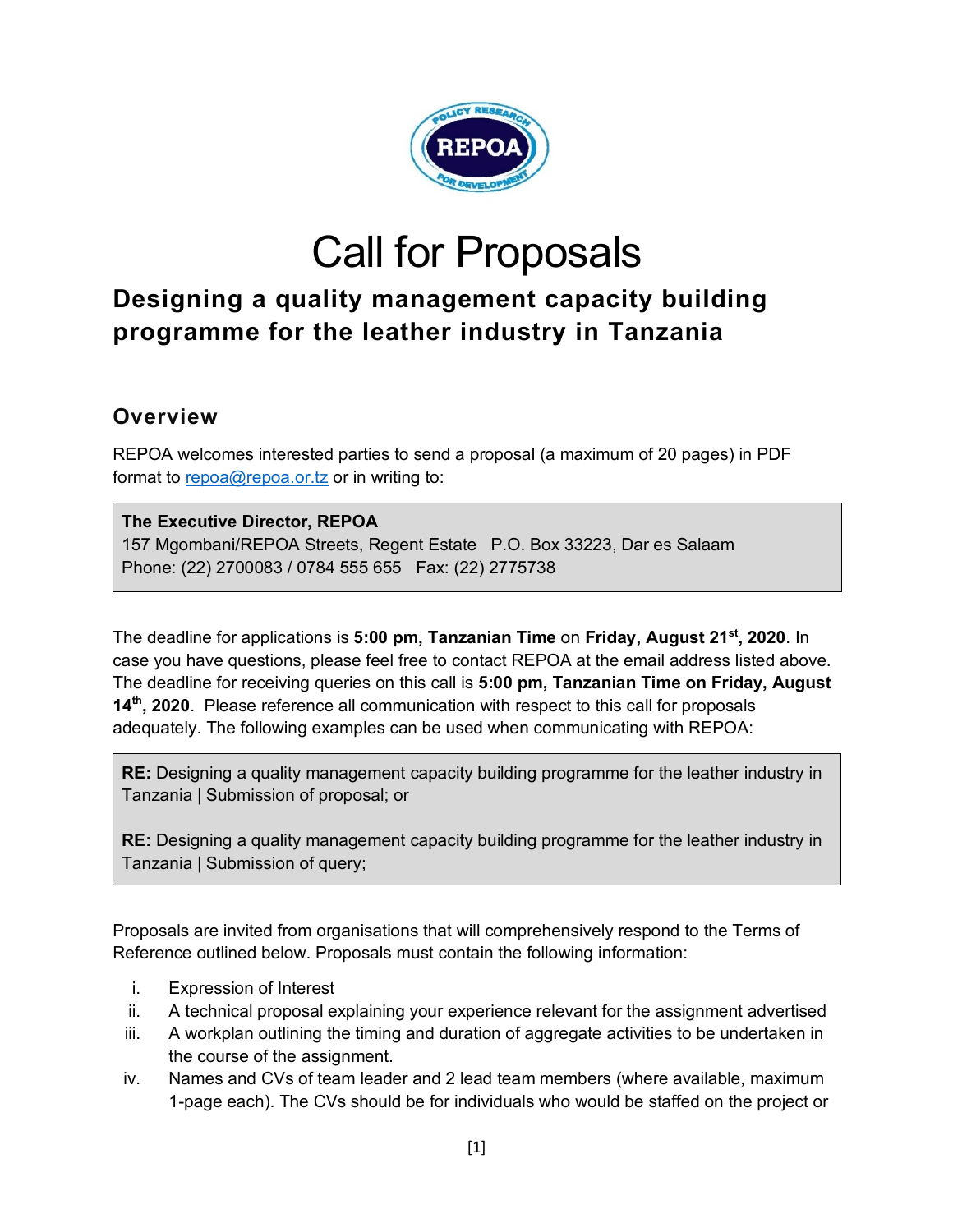in the case that project-specific hires are anticipated, CVs should be provided for current staff members at equivalent positions.

- v. A financial proposal (budget) with a detailed breakdown of costs per activity and engagement of personnel and other resources.
- vi. The names and details (client, project description) of 3-4 similarly themed assignments undertaken by your organization.
- vii. Description of the subcontractor(s), if any, that would assist your organization in completing the assignment.

Selection will take place based on price, quality of the proposals (including the methodology and strength of human resources), and demonstration of relevant work experience in implementing similar assignments. It is expected that the selected respondent will begin the Assignment in August 2020, and that the duration of execution will be for no longer than 6 months.

Only selected applications that meet the above requirements will be considered. Those who do not hear from REPOA two weeks after the expiry date should consider themselves unsuccessful.

**REPOA is an equal opportunity employer. Organizations are encouraged to put up project teams comprising of both men and women.**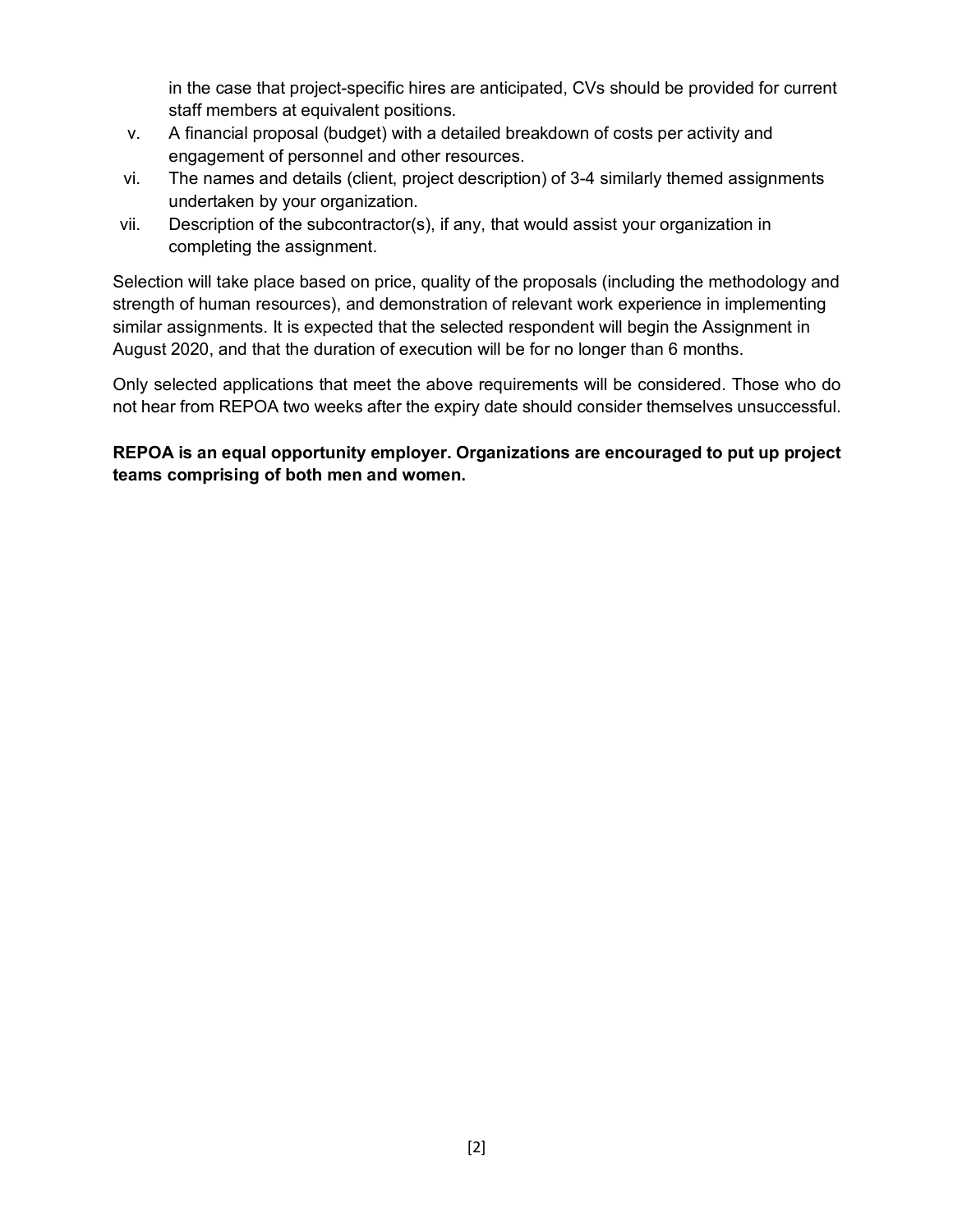## 1. Background

REPOA and the International Institute of Social Studies at Erasmus University secured a two-year grant from the European Union under the Organization of African Caribbean and Pacific States (OACPS)'sTradeCom II facility to implement a research and capacity building programme aimed at promoting Tanzania's trade competitiveness and diversification for widening trading opportunities with the EU. It focuses on five value chains of logistics, leather, horticulture, rice, and seaweed. The programme's intervention are coordinated around three key related areas across the value chains:

- Knowledge generation
- Capacity building
- Value Chain Development through Technical Assistance (TA)

The programme seeks to leverage Tanzania's existing trade capital—business environment reforms, young and affordable labour, geographical location, and membership of international trade arrangements — to augment knowledge, analytical, negotiation and organizational capacities for exports. The programme responds to observations that despite significant improvements of Tanzania's physical infrastructure such as roads, harbours, and energy, trade expansion and diversification constraints remain particularly with regard to institutional and regulatory framework. The programme's basis of engagement is the limited understanding and knowledge about the constraints hampering trade reforms and their economic impacts. Such gaps are affecting the coordination and complementarity between the trade, industrial and transport policies of the various states. The programme seeks to address these institutional shortcomings through a combination of knowledge based (including research) activities, capacity building, and institutional technical assistance to beneficiaries. The programme's intended beneficiaries include:

- sector ministries,
- key public trade facilitation agencies, including revenue, port, as well as standards and testing authorities
- trade promotion agencies
- trade statistics organisations
- private sector support institutions
- traders

The leather industry has immense potentials for economic growth in both developing and developed countries. However, it is a highly polluting industry since it inputs various chemicals to convert raw hides/skins into leather (Bilitewski et al., 2012; China *et al*., 2020; Schröpfer & Meyer, 2019). Despite having country specific standards to control the use of hazardous chemicals, these chemicals are still used for leather processing, especially in developing nations (De Voogt, 2015). Following health and environmental risks associated with some chemicals, global brands and retailers are focusing heavily on reducing the use of these chemicals (Schenten & Führ, 2019; Tewari & Pillai, 2005). In such regard, tanneries are obliged to comply with the rapid increased set of regulations and commercial specifications, which restrict the use of chemical substances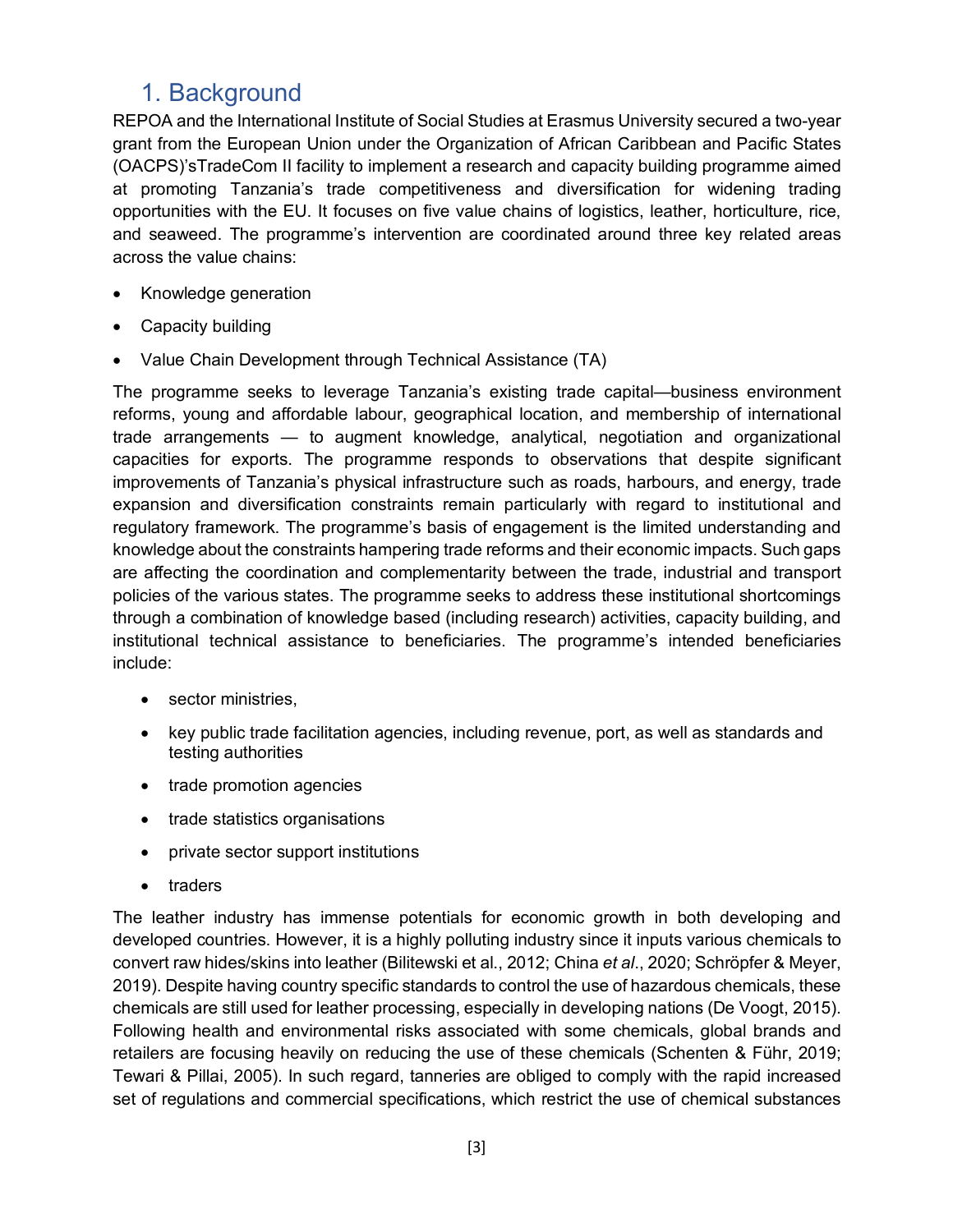considered to have hazardous or toxic properties (Al-Muti, 2018). For instance, European Union (EU) has introduced a regulation called REACH (Registration, Evaluation, Authorization and Restriction of Chemicals) with the aim of improving the protection of human health and environment through better and early identification of intrinsic hazardous properties of chemical substances (Bilitewski *et al*., 2012). Any country that exports leather at any stage to European customers, that leather must comply with REACH restricted substance requirements (Black, 2008; Spielmann *et al*., 2011).

Endowed with a wealth of livestock, second in terms of population in Africa (Kimani, 2019), Tanzania's economy can greatly benefit from a well performing leather sector. Tanzania currently has 9 tanneries, 5 large firms and more than 50 SMEs engaging in leather goods business (URT, 2015). A new public tannery, the Karanga Leather Industries Company installed with modern technology is soon to be opened and expected to produce high quality leather and leather products for the local and export market (Mseja, 2019). But the leather sector in Tanzania is underperforming due to a number of challenges including non-compliance to the limit of restricted chemicals in the leather and leather products (Rugonzibwa, 2016). This situation hinders the country from penetrating crucial export markets. Compliance to the restricted chemical list is the key to accessing the EU, the world largest consumer of leather products and the US market through AGOA. Thus, for the leather industry of Tanzania to produce internationally competitive leather and leather products, there is an urgent need to build the capacity of leather industries in Tanzania to meet quality management issues particularly compliance to the limits of restricted chemical substances.

## 2. Objective and Scope of the Assignment

#### **Objective**

The main objective of this assignment is to build the capacity of players in leather industries in Tanzania on quality management practices to comply with limits of restricted chemicals in leather and leather products.

#### **Scope**

Information about the chemical supply chain will be gathered by administering questionnaire to the tanneries in Tanzania. During the survey, chemicals used in various stages of leather processing in each tannery will be collected for testing the concentration level of restricted chemicals. Leather from respective tanneries as well as leather products from all five leather goods firms and 20 SMEs will be collected for testing as well. The samples will be analyzed in the laboratory using standard methods to quantify the concentration of restricted compounds in the chemicals, leather and leather products. Based on the findings in objective one and two, 5 days training will be conducted to 3 key operators in each tannery on the best practices to follow to avoid incidences of having restricted chemicals in leather.

It is hereby expected that the capacity building programme will:

• Evaluate the chemical supply chain and handling in Tanzanian leather industries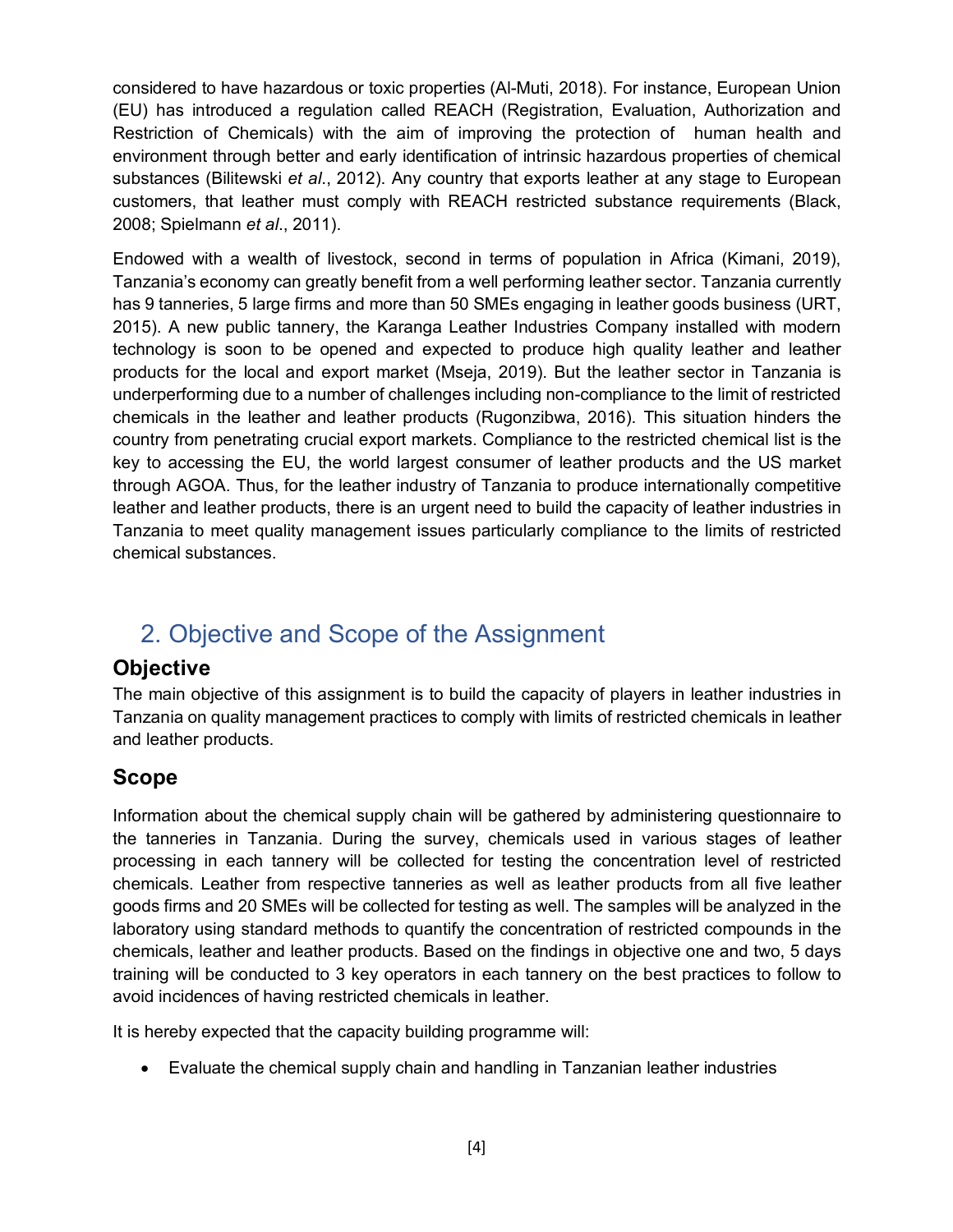- Assess the presence of restricted chemicals in leather and leather products manufactured by Tanzanian leather industries
- Offer training on best practices for leather processing that adhere with global market standards

## 3. Key Tasks and Outputs

This overall assignment comprises of the following key tasks:

- 1) Evaluating the chemical supply chain and handling in Tanzanian leather industries;
- 2) Preparation and administering of questionnaires, interviews and focused group discussions to 9 tanneries in Tanzania.
- 3) Assessing the presence of restricted chemicals in the leather and leather products manufactured by Tanzania leather industries.
- 4) Training on best practices for leather processing to adhere with global market standards, this includes:
	- a. Preparation of training manuals
	- b. Logistic and organization of training
	- c. Training activities
	- d. Training evaluation report writing
- 5) Project phase out including:
	- a. Compilation of project report
	- b. Presentation of report to key stakeholders
	- c. Publication of the report

### 4. Deliverables

The following outputs are expected to be produced by the consultant:

- 1) An inception report, **one month** after the signing of the research/consultancy agreement. The inception report will contain context analysis and target policies, programmes, communities, partners and agencies to review. The inception will also include an updated outline of the assignment's work and delivery schedules.
- 2) A preliminary (draft) report of the leather capacity building programme, **six months** after the signing of the research/consultancy agreement. This draft will be presented to the REPOA management and invited leather sector experts at a workshop to be organized by REPOA.
- 3) A final report of the leather capacity building programme, **two months** after the presentation of the draft report at the workshop.
- 4) Presentation of the final report to a workshop of stakeholders organized by REPOA